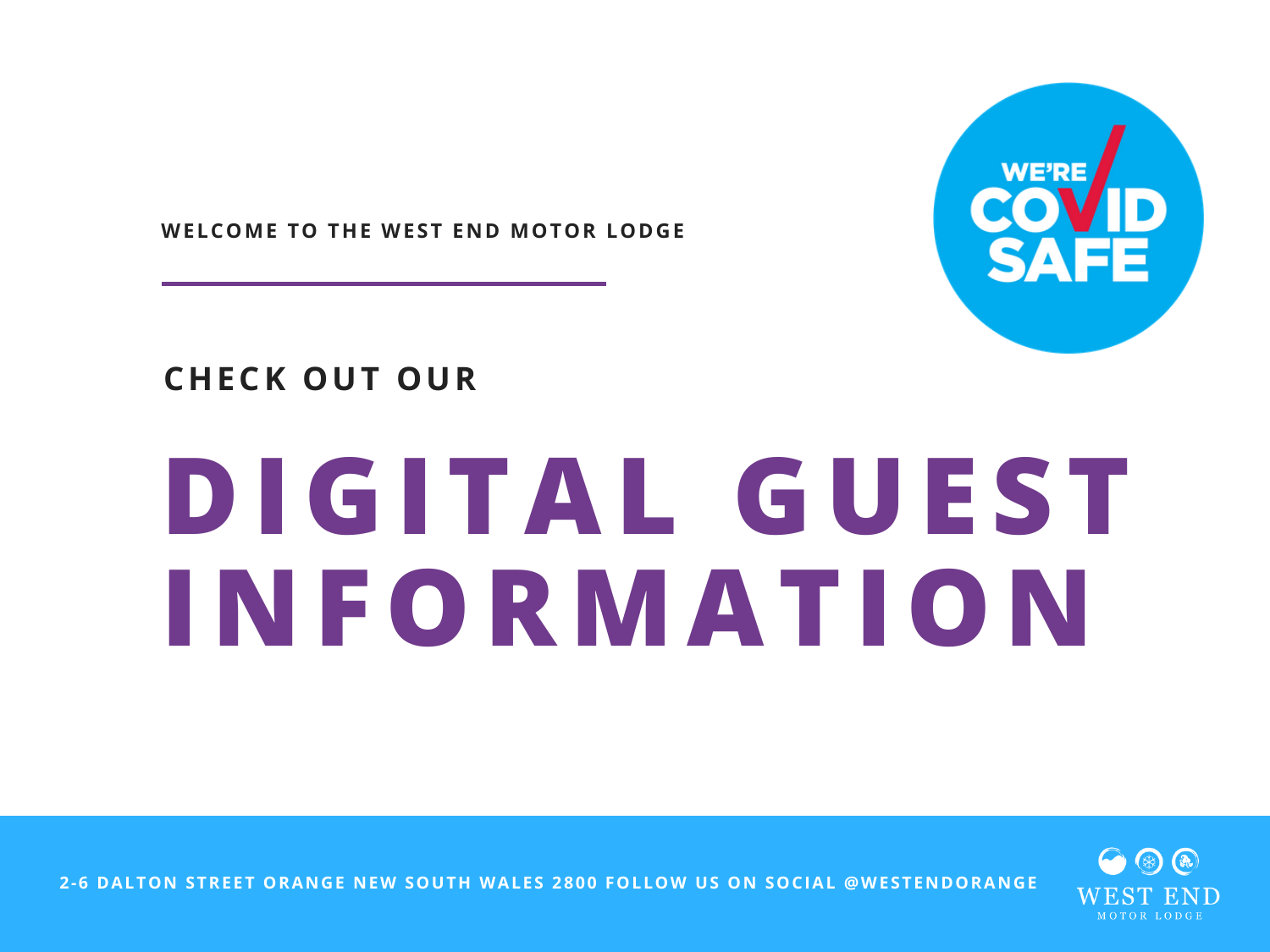

#### Motel Details **Check Out 10:00am - Check In 2:00pm**

Contact Number: 63 625755 Email: reception@westendorange.com.au Website: westendorange.com.au

## **OVERVIEW A QUICK**

- Reception Hours: 7am-9pm (Mon-Fri) 7am-8pm (Sat-Sun) **PUBLIC HOLIDAYS MAY VARY**  $\bullet$
- Emergency's: (Please Use wall phone outside of Reception and hit R for Night Manager)
- Pool and Restaurant are currently closed.
- WiFi Details: Located on your Room backing card (5GB Download Limit)
- Housekeeping: For Extra Amenities please visit Reception during office hours  $\bullet$
- $\bullet$ Taxi: Call 131 008
- Orange Police: 63 636399
- Orange Health Service: 63 693000
- Orange Visitor Information 1800 069 466
- Maps: Please visit Reception during office hours
- Heating and Cooling System WINTER set no higher than 24 degrees Summer set no lower
- 

\*Any other questions or queries please visit our friendly Reception team.

#### **PAGE 1 | GUEST INFORMATION**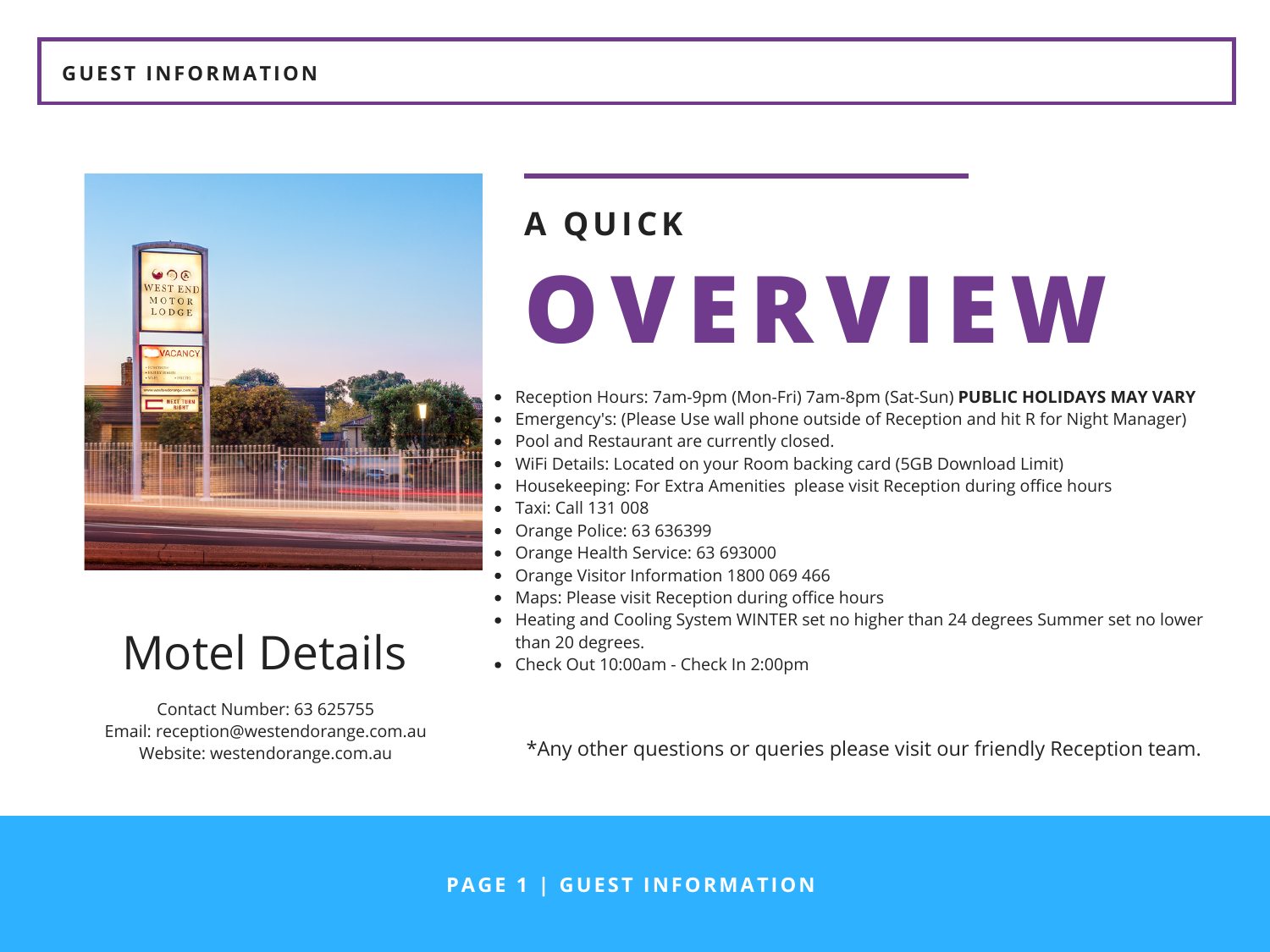## **ALLOCATION CHANNEL**

- ESPN HD
- Fox Cricket HD
- Fox Sports 3 HD
- Fox One HD
- Showcase HD
- Fox 8 HD
- ESPN 2 HD
- Premiere HD

\*Please note Sports channels will change seasonally eg. Fox Cricket > Fox League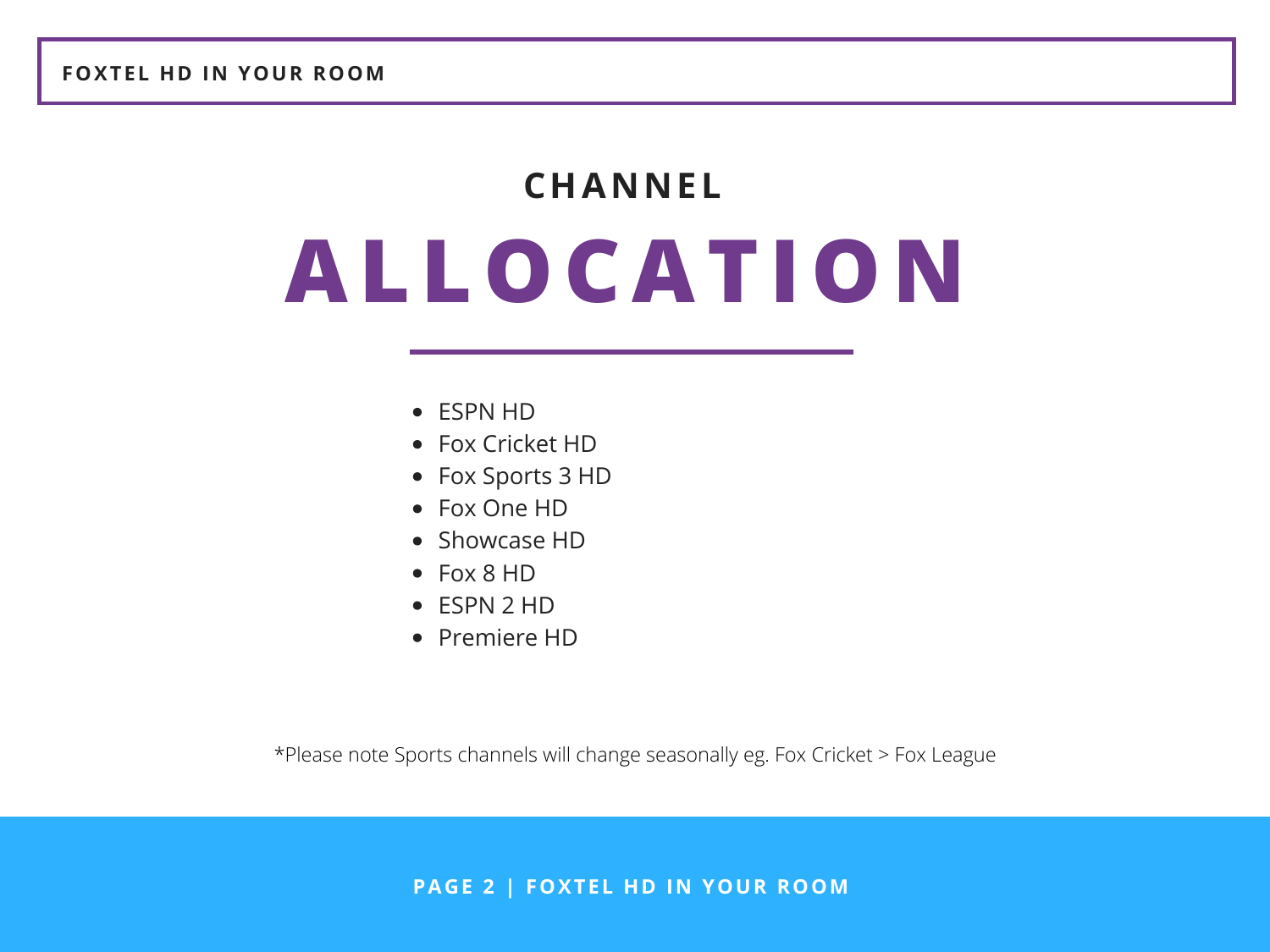#### **PLEASE NOTE**

## **OUR ROOMS ARE NON SMOKING**

\*Please note our designated area if you require a cigarette located near the highway side of units.



**PAGE 3 | SMOKING AREA**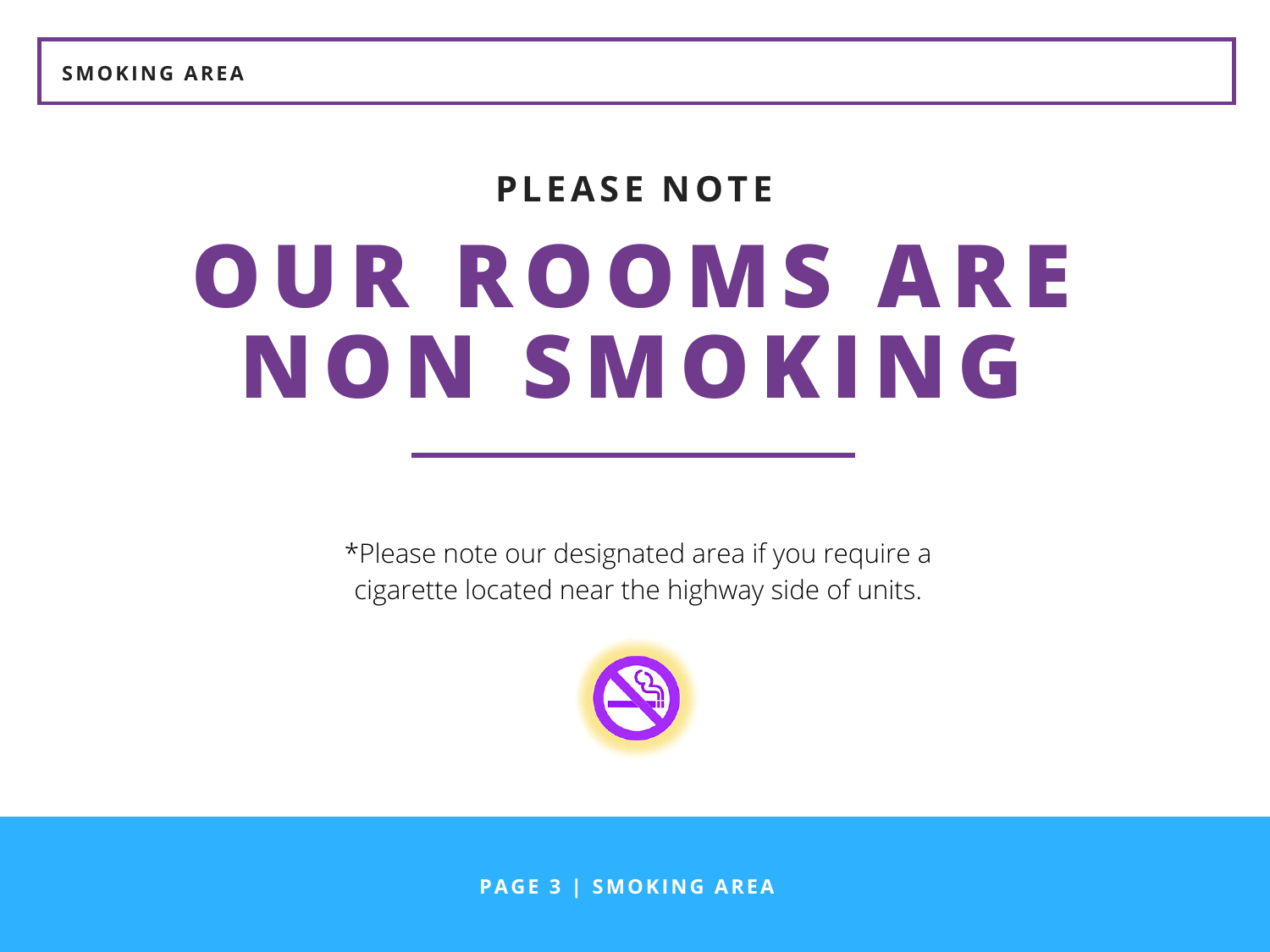**ZONA KITCHEN BAR & EVENTS**

### **A DINNER OPTION? LOOKING FOR**

To make a booking call 6362 7799

Visit zonaevents.com.au

ZONA KITCHEN·BAR·EVENTS

**PAGE 4 | ZONA KITCHEN BAR & EVENTS 58 SUMMER STREET ORANGE NSW 2800**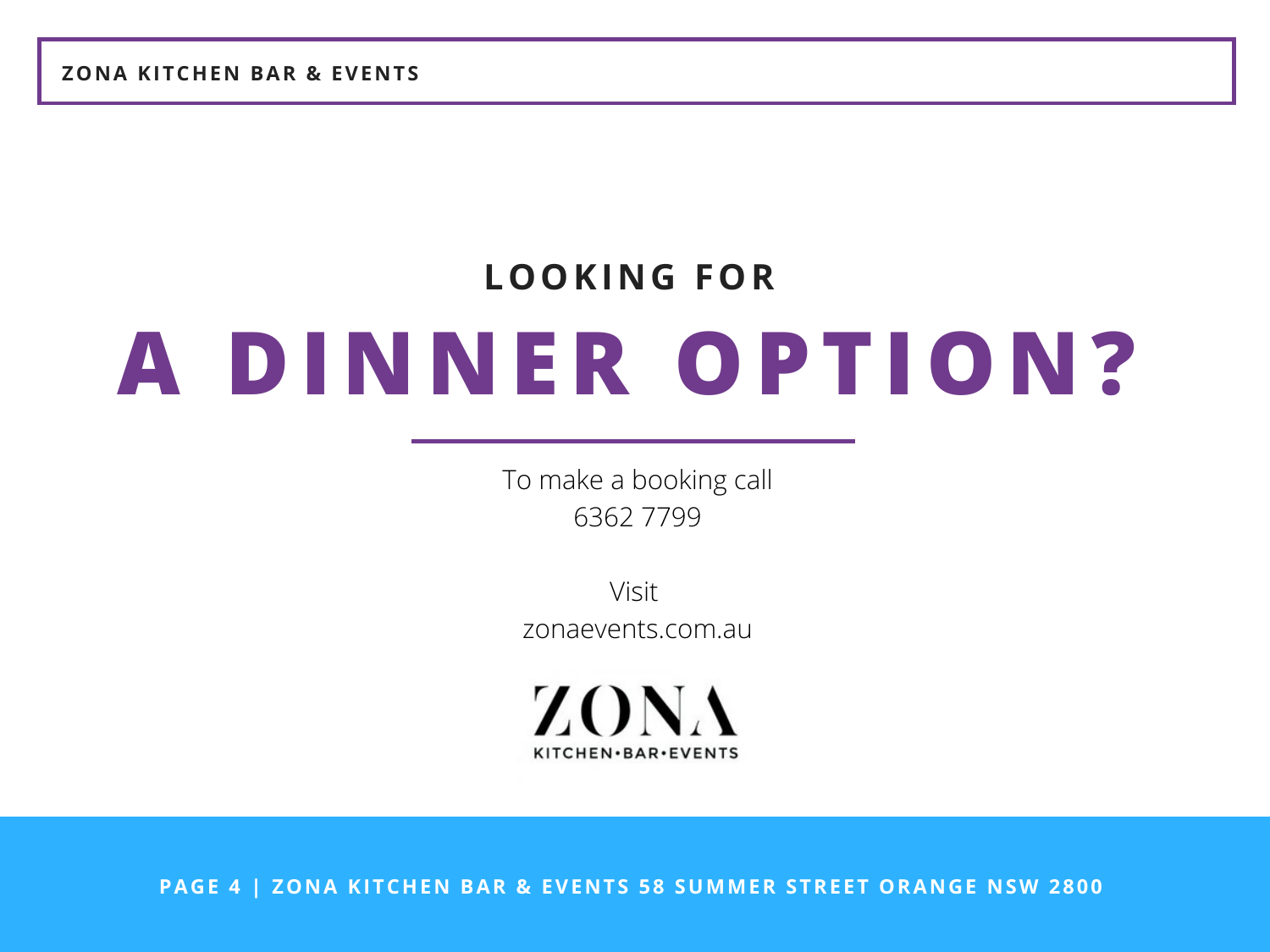#### **HOW TO ACCESS THE WIFI @WEML**

*Step1*. Connect to WiFi network WestEndHotspot-2.4GHz

*Step2*. Click on "Free 10 GB Access Button"

*Step3*. Type in password "Motel123"

*Step4*. You are now connected, launch web browser eg. Google Chrome, Safari and browse the web.



**PAGE 5 | GUEST WIFI AND CONNECTIVITY INSTRUCTIONS**